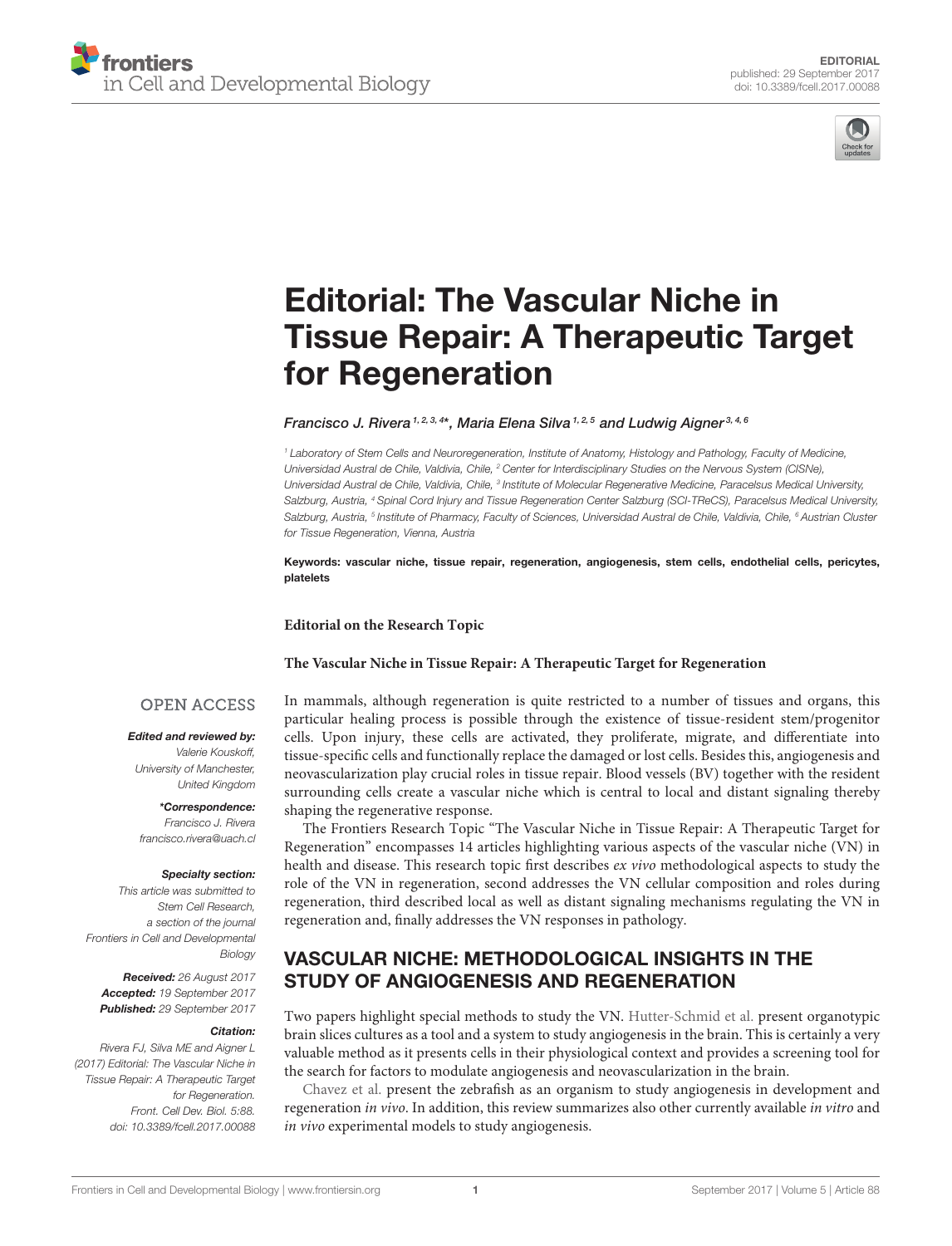# VASCULAR NICHE: CELLULAR COMPOSITION AND ROLES IN **REGENERATION**

Over the past years, the view of the vascular system as a sole provider for oxygen and nutrients has dramatically changed. First, endothelial cells, which form the inner layer of the blood vessel wall, are in direct contact at the luminal face with bloodderived elements and on the outer face with other various parenchymal cell types facilitating the communication between all these components, creating a functional VN.

[Koutsakis and Kazanis](https://doi.org/10.3389/fncel.2016.00035) highlight in their article the role of the vascular system in neural stem cell (NSCs) biology and neurogenesis mainly from an evolutionary and developmental point of view. During early development, the generation and specification of NSCs apparently does not require the presence of BV, as specification of neuroectoderm and of neuroepithelial cells precedes angiogenesis. In contrast, in the adult central nervous system (CNS), NSCs are in direct contact or at least in close proximity to BV, allowing for a direct interaction between these two cell types. Even though signals derived from endothelial cells can modulate NSC proliferation and differentiation in vitro, BV mainly influence and support migration of neuronal precursors and young immature neurons toward their final destination. The concept addressed by these authors is well supported by the fact that BV serve endogenous oligodendrocyte progenitor cells (OPCs) as scaffolds for migration during myelination [\(Tsai et al.,](#page-2-0) [2016\)](#page-2-0). This, of course, may provide opportunities for the future design of approaches to target progenitors to specific areas of need.

Besides endothelial cells, pericytes have recently moved into the focus of attention as an essential player for different roles of the VN. [Trost et al.](https://doi.org/10.3389/fncel.2016.00020) review the current knowledge on brain and retinal pericytes. Classically, pericytes contribute to vascular homeostasis such as vessel stabilization, blood flow regulation, and the formation of the blood brain barrier. However, a number of studies have shown that pericytes display unexpected functions, beyond vascular homeostasis, as this cell type supports tissue repair and regeneration. Indeed, pericytes are multipotent [\(Crisan et al., 2008\)](#page-2-1) being able to give rise to cells that form the fibrotic scar after acute injuries [\(Goritz et al., 2011\)](#page-2-2). In addition, pericytes may act as stromal cells and modulate the function of neighboring local stem and progenitor cells in their regenerative activities. Supporting this concept exposed by Trost [et al., we have recently shown that in response to demyelination](https://doi.org/10.3389/fncel.2016.00020) pericytes modulate CNS-resident OPC function during myelin regeneration [\(De La Fuente et al., 2017\)](#page-2-3). The different modes of action of pericytes might be explained by the existence of heterogeneous subpopulations with different functions, as their embryonic origin can either be neuroectodermal/neural crest or mesodermal. However, this issue needs further investigation. Finally, considering the similarities between pericytes and mesenchymal stem cells (MSCs) [Schimke et al.](https://doi.org/10.3389/fphys.2015.00362) review the clinical potential of MSCs-based therapies to favor tissue regeneration and in which extend aging might affect this therapeutic feature. The review stretches from cell phenotyping to cell therapy concepts.

Traditionally, the vasculature and the ventricular/spinal canal have been considered to be the main fluid systems in the CNS for supply and for drainage. Here, [Guerra et al.](https://doi.org/10.3389/fncel.2015.00480) highlight the importance of the subcommisural organ and other periventricular secretory structures in regulating neurogenesis. These structures contribute to the cerebrospinal fluid, which is essential in the regulation of NSC activities. More recently, it has been revealed that the brain and the spinal cord do have also a lymphatic system. In line with the previous, Kaser-Eichberger et al. [provide a descriptive immunohistological study on the](https://doi.org/10.3389/fncel.2016.00023) lymphatic system with a focus on the spinal cord. The lymphatic system in the CNS needs to be explored more in detail, as it provides a mechanism for clearance of substances and any malfunction might lead to detrimental consequences for the brain.

Another entity of the VN in the CNS seems to be the platelets. While the main function of platelets is to control blood clotting and thereby repair of vascular damage, more recent data demonstrate that platelets might be involved [in the regulation of tissue repair and regeneration.](https://doi.org/10.3389/fncel.2015.00511) Rivera et al. point out in an opinion paper that platelets are involved in neuroinflammation and hence might promote degenerative processes in the CNS. On the other hand, they might as well be beneficial as they promote regeneration through acting on endogenous progenitors. Besides their effects on neural progenitors, platelets and platelet derived factors affect angiogenesis, this particular topic is illustrated in the review article by [Martinez et al.](https://doi.org/10.3389/fphys.2015.00290) Nevertheless, the contribution of platelets in tissue repair and regeneration is quite unexplored.

In huge contrast to most regenerative niches of the body, the tendon has very little vasculature. [Tempfer and Traweger](https://doi.org/10.3389/fphys.2015.00330) describe the tendons as an atypical niche since they are almost avascular and angiogenesis and neovascularization seem to hamper their regeneration. Therefore, this review article opens the idea that depending on the tissue, one might either use pro- or anti-vascularization approaches to promote regeneration.

# VASCULAR NICHE: MOLECULAR SIGNALING IN REGENERATION

Blood circulating factors modulate tissue regeneration through the VN. This enables local as well as distant signaling. Regenerative soluble factors can either be produced locally or at distal sites reaching the target tissue through the blood stream. Similarly, cells produced at distant locations might reach the target tissue through the vasculature, and might then modulate local regeneration. [Wallner et al.](https://doi.org/10.3389/fcell.2015.00048) review on the role of granulocyte colony stimulating factor (G-CSF) in angiogenesis and neuroregeneration upon spinal cord injury and during Amyotrophic Lateral Sclerosis. G-CSF is a multimodal and pleiotropic factor modulating a wide spectrum of events including neurogenesis and angiogenesis, eventually, boosting tissue regeneration leading to an improvement of neurological function in patients.